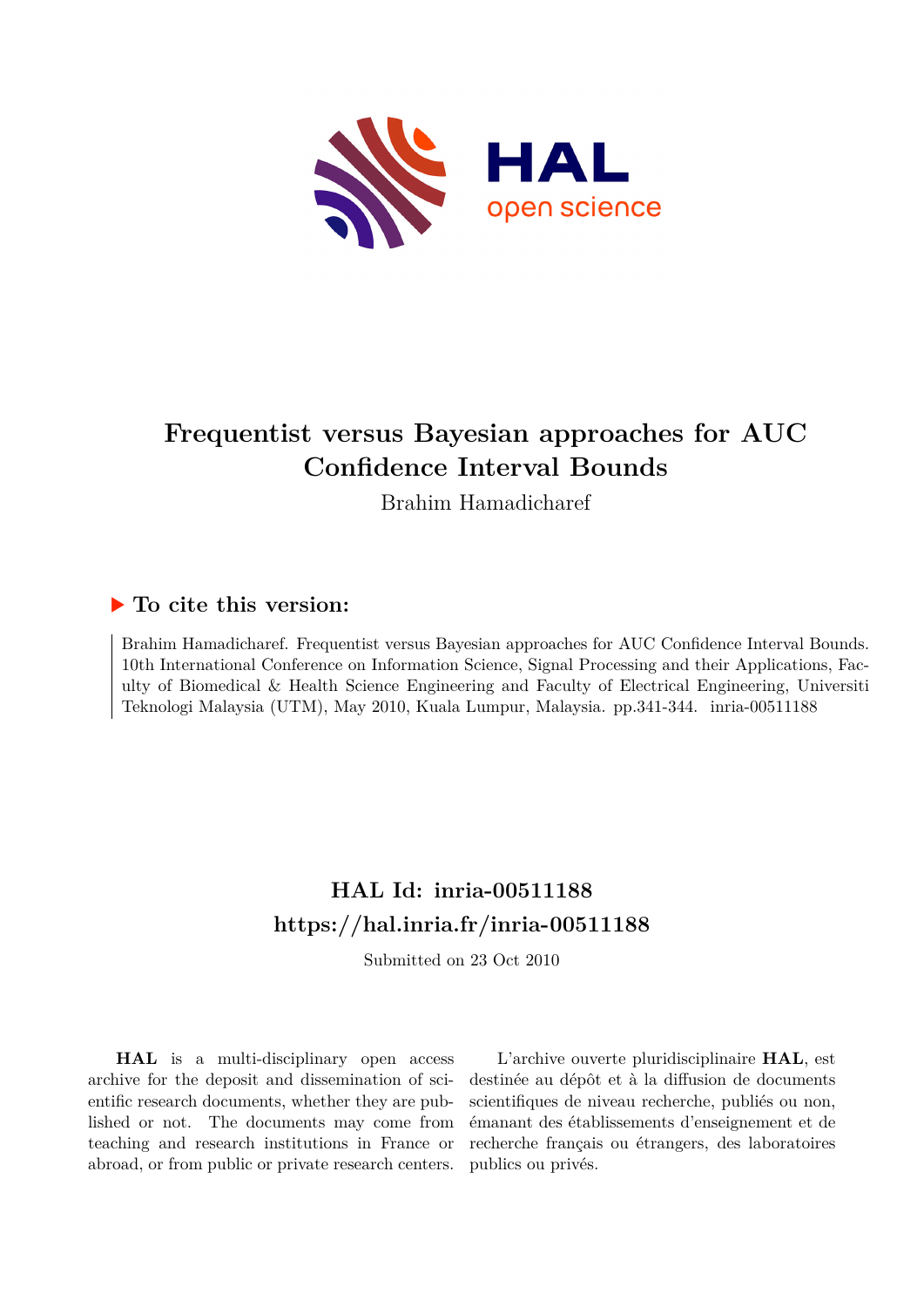# **FREQUENTIST VERSUS BAYESIAN APPROACHES FOR AUC CONFIDENCE INTERVALS BOUNDS**

*Brahim Hamadicharef*

Tiara #22-02 1 Kim Seng Walk Singapore 239403

## **ABSTRACT**

In this paper we first present two approaches, Frequentist and Bayesian, to calculate the Confidence Interval (CI) of Area Under the Curve (AUC). The goal of this study is to compare both approaches and find out if they reveal significant differences along the sample size.

We first generate a large number of hypothetical cases, based on True Negative (TN), True Positive (TP), False Positive (FP) and False Negative (FN), that lead to to specific AUC values (90, 85, 80, 75, etc.). We then use both Frequentist and Bayesian approach to calculate the AUC CI bounds,  $AUC_L$  and  $AUC_H$ , and plot them for visual comparison.

Results indicate that 1) for one sample size value the Bayesian approach can have multiple AUC CI bounds values, while the Frequentist has unique set of bounds, 2) for all sample size, the  $AUC_L$  and  $AUC_U$  values using the Frequentist approach are consistently under-estimated compared to the Bayesian ones, and 3) for very large sample size both approaches converge toward same values.

# **1. INTRODUCTION**

In research fields such as machine learning, pattern recognition, data mining, medical diagnosis, etc. performance evaluation results are typically claimed in terms of sensitivity, sensibility and accuracy. However these measures are limited in the sense that they do not provide any sense of scale related to sample size. To indicate the reliability of such measure, Confidence Intervals (CI) need to be calculated based on sample size.

The choice between the Frequentist and Bayesian approach is an important aspect in performance evaluation. From their fundamental definition, they imply that the Frequentist approach is based on the assumption of large sample size while the Bayesian approach is more suitable for small sample size.

In this paper we are interested to compare the difference between both approaches as we increase the sample size from very small to very large. In practice, the majority of results presented in the scientific literature has often limited value, as based on small sample size. Therefore this makes the choice of an appropriate approach to calculate AUC CI bounds is of great importance.

Based on previous work [7], we first present both Frequentist and Bayesian approaches. The Bayesian approach in particular is based on Receiver Operating Characteristic (ROC) analysis, and was developed for the performance evaluation of intelligent medical systems [9].

The rest of the paper is organized as follow. In Section 2, we present the two main approaches to calculate AUC CI. In Section 3 we present results when comparing both approaches. Finally, we conclude the paper in Section 4.

### **2. APPROACHES FOR AUC CI**

Considering a 2-class medical diagnosis, e.g. diagnosis of ovarian cancer [10], thus having four possible outcomes: True Positive (TP) when the tumor is malignant and diagnosed correctly, True Negative (TN) when the tumor is benign and diagnosed correctly, False Positive (FP) when the tumor is benign but diagnosed incorrectly as malignant, and False Negative (FN) when the tumor is malignant but diagnosed incorrectly as benign. Using the parameter set {TN,TP,FP,FN}, one can calculate the sensitivity (TP/(TP+FN)) and specificity (TN/(TN+FP)), and use them to plot points of the Receiver Operating Characteristic (ROC) curve (i.e. Sen vs 1-Spe) and calculate the Area Under the Curve (AUC) [3].

#### **2.1. Frequentist Approach**

Inspired from Wilson's score method [11][6], a Frequentist approach was proposed in [7] to calculate, for a specific confidence level (1 - alpha, with alpha 0.05 and 0.01, for respectively, 95% and 99%), the lower (AUC*L*) and upper ( $AUC_U$ ) AUC CI bounds:

$$
AUC_L = \frac{AUC + \frac{z^2}{2n} - z\sqrt{\frac{AUC(1 - AUC)}{n} + \frac{z^2}{4n^2}}}{1 + \frac{z^2}{n}} \tag{1}
$$

$$
AUC_U = \frac{AUC + \frac{z^2}{2n} + z\sqrt{\frac{AUC(1 - AUC)}{n} + \frac{z^2}{4n^2}}}{1 + \frac{z^2}{n}} \tag{2}
$$

where  $n$  is the sample size, and  $z$  has normal distribution with a value of 1.96 for 95% CI (2.577 for 99% CI). To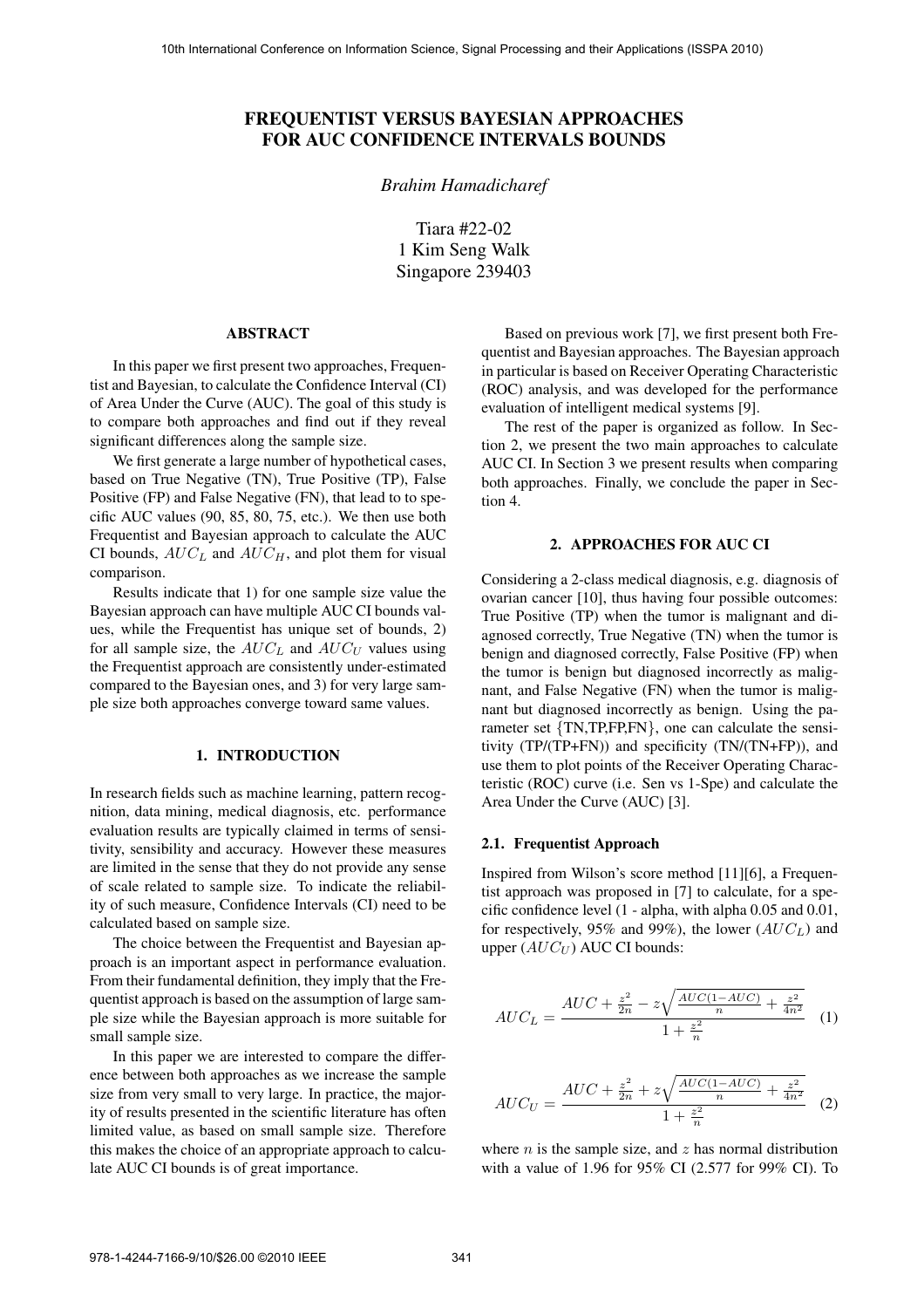

**Fig. 1**. AUC with  $AUC_L$  and  $AUC_U$  using the Frequentist approach

illustrate the variations of  $AUC_L$  and  $AUC_U$  using the Frequentist approach for an alpha level of 0.05 (i.e. 95% CI) and 0.01 (i.e. 99% CI), we plot examples for AUC (0.9, 0.7, 0.5, and 0.3) in Figure 1 for 95% CI.

It is worth noticing that by definition, the validity of the Frequentist approach should only be for large sample size. However, in practice, as only relatively small sample size are often used one should look for a Bayesian approach. Another limitation of the Frequentist approach is that formulae do not detail  $n=TP+TN-FP+FN$ , whereas as we will show with the Bayesian approach, there could be different values  $AUC_L$  and  $AUC_U$  for one value of n.

#### **2.2. Bayesian Approach**

Based on the original work by Tilbury [9], the Bayesian approach [8] is a methodology, derived from first principles, which calculates the probability density function (PDF) for each point on a ROC curve for any given sample size, and use them to plot the CI contour at a specified alpha level. The method, validated by Monte Carlos simulations, was shown to be accurate and robust, and most importantly not having any assumptions on the distribution. A graph search method was proposed in [9] to find values of AUC*<sup>L</sup>* and AUC*<sup>U</sup>* , and applied to the issue of Sample Size Determination (SSD) in [7]. However one major limitation of the graph search is its computation time.

In this paper, results data from the contour graph are used to obtain  $AUC_L$  and  $AUC_U$ . Following the contour plot, we extract points coordinates and with a slope equation from a line passing via two points  $(x1 y1)$  and  $(x2)$ y2), we obtain the orientation angle,  $\theta$ , as:

$$
\theta = \operatorname{atan}\left(\frac{y^2 - y^1}{x^2 - x^1}\right) \tag{3}
$$

An example of the trajectory of the angle (slope of the tangent) along the contour is shown in Figure 2(b). A simple test for crossing the 45 degree line detects the contour points corresponding to the tangent of the contour. Even with a large square grid  $(2048<sup>2</sup>)$  for the ROC PDF calculation resulting in a contour with a large number of points (more than 1500), the exact position of the two



**Fig. 2**. Example with a) ROC points with 95% CI contour, and b) Angle trajectory along the 95% CI contour at the ROC point

ROC points of interest are found very rapidly. As shown in Figure 2(b) the angle of the contour trajectory is cutting the 45 degree (oblique) twice, corresponding to the position of the two ROC points at  $AUC_L$  and  $AUC_U$ . The accuracy of the resulting AUC CI bounds depends on the grid size, however the calculation is faster than the method in our previous work [7]. At these ROC point coordinates (RocPtX and RocPtY) we use the trapezoidal rule to calculate the AUC.

#### **3. RESULTS**

We elaborated the following procedure. We enumerate the parameter set {TN,TP,FP,FN} that gives exact sensitivity (e.g. 90%) and specificity (e.g. 90%), thus exact AUC, i.e. 0.9. Using AUC and  $n$ , we calculate  $AUC<sub>L</sub>$  and  $AUC_U$  using the Frequentist approach with Eq.(1) and Eq.(2). Using the same values of the  $\{TN, TP, FP, FN\}$  parameter set, we also calculate  $AUC_L$  and  $AUC_U$  using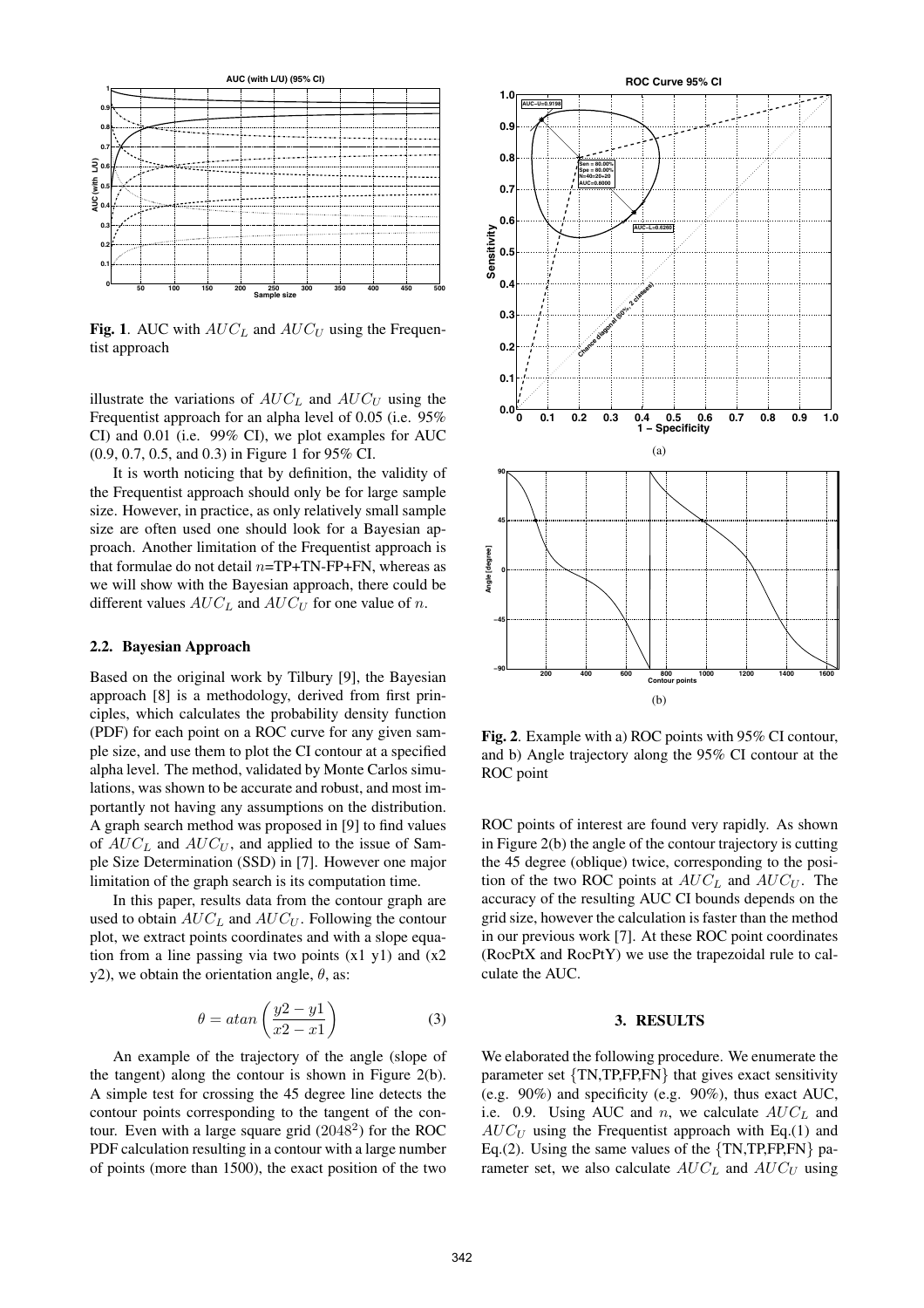the Bayesian approach.

Our initial hypothesis was that there would be a clear difference between both approaches and that we could obtain an interval of  $n \in [N_L \dots N_U]$  within which such difference would be very small, and also identify n*sss* at which such difference was minimal, defining a *small sample size*.

However, as shown in the examples in Figure 3, the difference between both approach and for various AUC is constant. There is no value of sample size n*sss* at which the difference is minimal. We can only assume that the Frequentist approach behaves better than expected for small sample size. It is also clear from Figure  $3(a)$  to Figure  $3(f)$ that with the Bayesian approach using the parameter set {TN,TP,FP,FN} we can obtain many different AUC CI bounds for each sample size. This issue gradually fades away for large sample size, converging to only one value of AUC*<sup>L</sup>* and AUC*<sup>U</sup>* .

We observe that  $AUC_L$  and  $AUC_U$  values using the Frequentist approach are consistently under-estimated in relation to the Bayesian ones. Furthermore, the Bayesian approach shows that for a sample size  $n$  there could be different AUC*<sup>L</sup>* and AUC*<sup>U</sup>* values, while the Frequentist approach provides one unique pair of bounds.

## **4. CONCLUSIONS**

In this paper, we presented both Frequentist and Bayesian approaches to calculate AUC CI bounds, with an aim to compare them from very small to very large sample size. We defined a procedure to enumerate  $\{TN, TP, FP, FN\}$  parameter sets to obtain exact sensitivity and specificity, thus exact AUC values. These are then used to calculate and compare, using both Frequentist and Bayesian approaches,  $AUC_L$  and  $AUC_U$  the AUC CI bounds.

The Bayesian approach has the advantage to give exact AUC CI bounds for all possible {TN,TP,FP,FN} parameter sets at a specific sample size, this is an important aspect for medical diagnosis. We also observed from the results that the Frequentist approach consistently under-estimates the AUC CI bounds compared to the Bayesian ones. Finally, as expected both approaches converge towards the same CI bounds when the sample size become very large.

Future work will be re-evaluating the performance of medical systems, in particular when studies have small sample size, such as for EEG-based detection of Alzheimer Disease (AD) [1][2] and diagnosis models in gynecology and obstetrics [5][10]. A comparison with tailed Jeffreys prior interval [4] will also be investigated.

### **5. ACKNOWLEDGEMENTS**

The contributions and assistance of Dr J. Tilbury and Dr V. Stabovskaya are gratefully acknowledged.

#### **6. REFERENCES**

[1] D. Abásolo, R. Hornero, C. Gómez, M. García, and M. López, "Analysis of EEG background activity in Alzheimer's disease patients with LempelZiv complexity and central tendency measure," *Medical Engineering and Physics*, vol. 28, no. 4, pp. 315–322, May 2006.

- [2] B. Hamadicharef, C. Guan, E. Ifeachor, N. Hudson, and S. Wimalaratna, "Performance Evaluation and Fusion of Methods for Early Detection of Alzheimer Disease," *Proceedings of the International Conference on BioMedical Engineering and Informatics (BMEI2008), Sanya, Hainan, China, May 27–30, 2008*, pp. 347–351.
- [3] J. A. Hanley and B. J. McNeil, "The Meaning and Use of the Area under a Receiver Operating Characteristic (ROC) Curve," *Radiology*, vol. 143, no. 1, pp. 29–36, April 1982.
- [4] H. Jeffreys, "An Invariant Form for the Prior Probability in Estimation Problems," *Proceedings of the Royal Society of London. Series A, Mathematical and Physical Sciences*, vol. 186, no. 1007, pp. 453–461, 1946.
- [5] K. S. Khan, P. F. W. Chien, and L. S. Dwarakanath, "Logistic Regression Models in Obstetrics and Gynecology Literature," *Obstetrics and Gynecology*, vol. 93, no. 6, pp. 1014–1020, June 1999.
- [6] R. G. Newcombe, "Interval estimation for the difference between independent proportions: comparison of eleven methods," *Statistics in Medicine*, vol. 17, no. 8, pp. 873– 890, April 1998.
- [7] V. Stalbovskaya, B. Hamadicharef, and E. C. Ifeachor, "Sample Size Determination using ROC Analysis," *Proceeding of the 3rd International Conference on Computational Intelligence in Medicine and Healthcare (CIMED2007), Plymouth, U.K., July 25–27, 2007*.
- [8] J. Tilbury, P. Van-Eetvelt, J. Curnow, and E. Ifeachor, "Objective evaluation of intelligent medical systems using a Bayesian approach to analysis of ROC curves," *Proceedings of the 1st International Conference on Computational Intelligence in Medicine and Healthcare (CIMED'03), Sheffield, United Kingdom, July, 2003*, pp. 85–90.
- [9] J. B. Tilbury, "Evaluation of Intelligent Medical Systems," Ph.D. thesis, Department of Communications and Electronic Engineering (DCEE), University of Plymouth, Drake Circus, Plymouth PL4 8AA, Devon, United Kingdom, September 2002.
- [10] D. Timmerman, T. Bourne, A. Tailor, W. P. Collins, H. Verrelst, K. Vandenberghe, and I. Vergote, "A comparison of methods for preoperative discrimination between malignant and benign adnexal masses: the development of a new logistic regression model," *American Journal of Obstetrics and Gynecology*, vol. 181, no. 1, pp. 57–65, July 1999.
- [11] E. B. Wilson, "Probable inference, the law of succession, and statistical inference," *Journal of the American Statistical Association*, vol. 22, pp. 209–212, 1927.